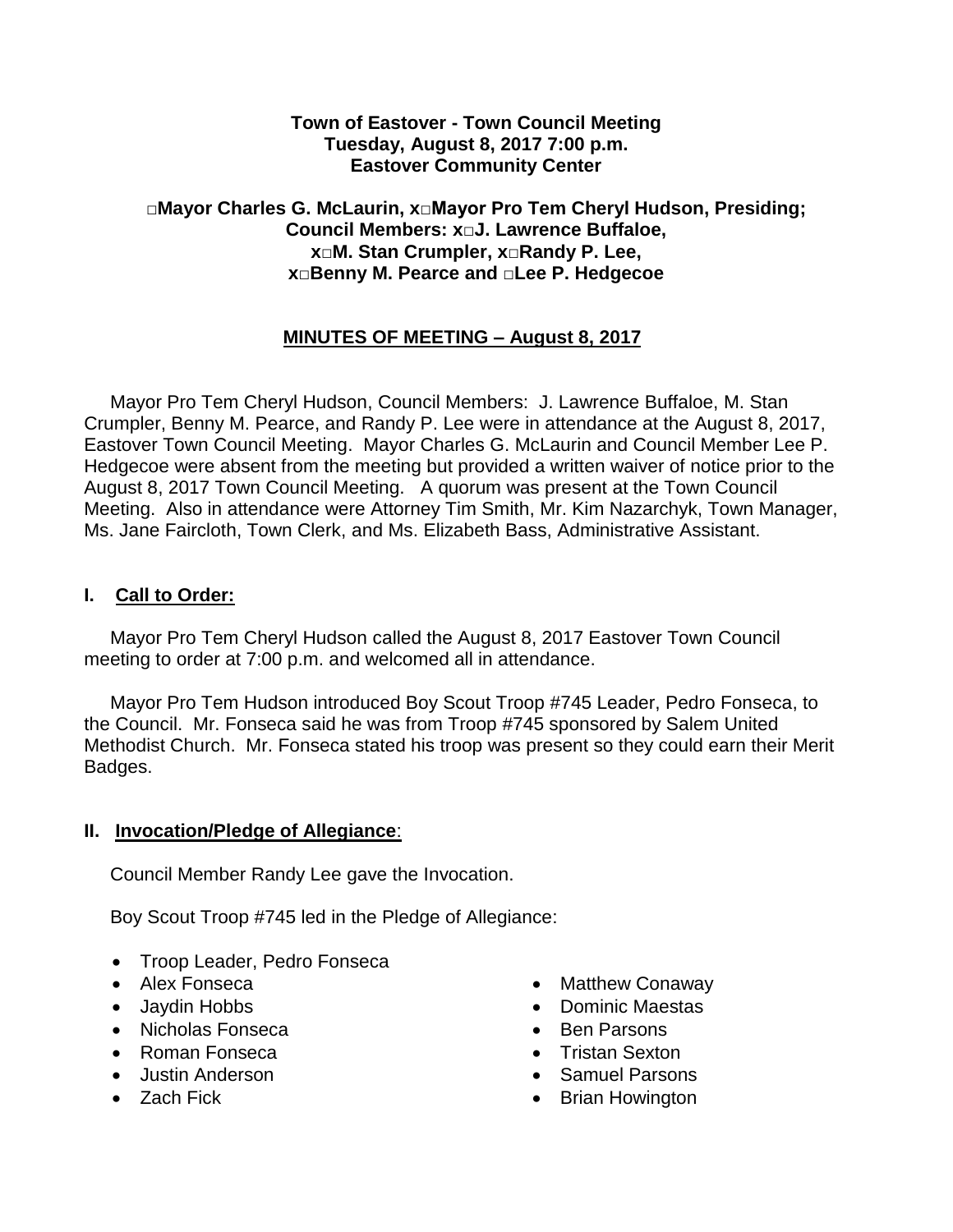### **III. Approval of Agenda:**

 Mayor Pro Tem Hudson asked the Council if they had any questions concerning the Agenda. There were none. Mayor Pro Tem Hudson asked for a motion to approve/disapprove the Agenda as stated.

 Council Member Stan Crumpler made a motion to approve the Agenda as stated. The motion was 2<sup>nd</sup> by Council Member Lawrence Buffaloe. The vote was 5-0 for approval.

## **IV. Public Comments:**

 **None.**

# **V. Consent Agenda:**

- **1. Consider approval of the Closed Session Minutes for the June 13, 2017.**
- **2. Consider approval of the Minutes for the July 11, 2017 Town Council Meeting.**
- **3. Consider approval of the June, 2017 Financial Reports.**

 Mayor Pro Tem Hudson asked the Council if they had any questions concerning the Consent Agenda. There were none. Mayor Pro Tem Hudson asked for a motion to approve/disapprove the Consent Agenda as stated.

 Council Member Randy Lee made a motion to approve the Consent Agenda as stated. The motion was  $2^{nd}$  by Council Member Stan Crumpler. The vote was 5-0 for approval.

### **VI. Discussion Agenda:**

### **Agenda Item #1:**

### **Consideration of Floor Maintenance Contract.**

 Town Manager Mr. Kim Nazarchyk presented the contract to the Council. Mr. Nazarchyk stated that A.R.M. Facility has been cleaning the Community Building's floors for the last 3-4 years. Mr. Nazarchyk said the contract would cover up to two cleanings if the floors needed a second cleaning. The total cost is \$1,375.00 which is the same as it was last year.

 Mayor Pro Tem Hudson asked the Council if they had any questions concerning the floor maintenance contract. There were none. Mayor Pro Tem Hudson asked for a motion to approve/disapprove the floor maintenance contract as stated. Council Member Randy Lee made a motion to approve the floor maintenance contract as stated. The motion was 2<sup>nd</sup> by Council Member Lawrence Buffaloe. The vote was 5-0 for approval.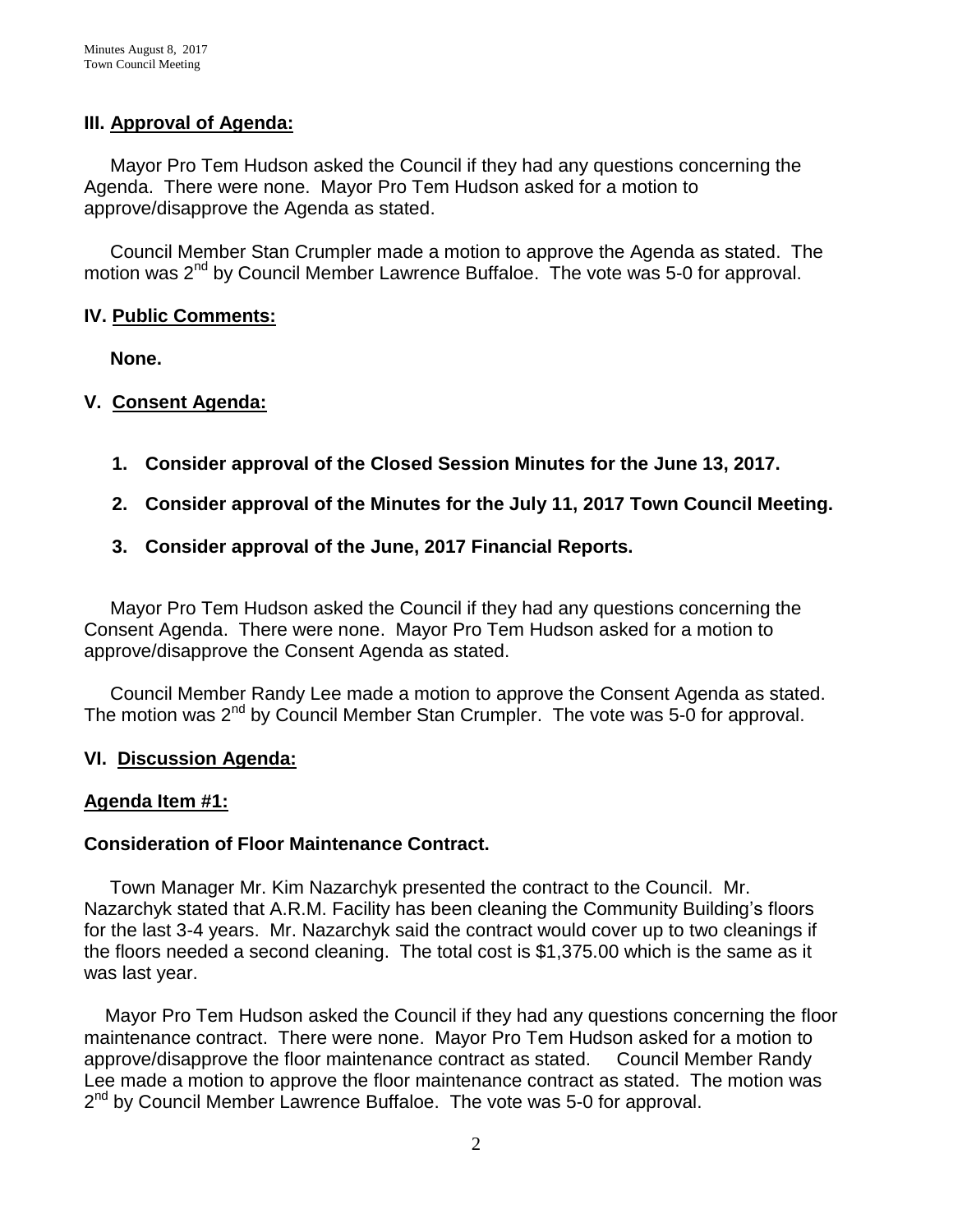## **Agenda Item #2:**

## **Consideration of Resolution 2017-04 requesting NCDOT to abandon maintenance of a portion of Ballpark Road.**

Mr. Nazarchyk told the Council he had spoken to the Department of Transportation (DOT), and they have verbally agreed to give a portion of ballpark road to the Town. The Town will be able to add speed barriers once the resolution is approved. Once the Council approves the resolution it will be sent it to DOT. It should take approximately 30 to 45 days to have a completed resolution.

 Mayor Pro Tem Hudson asked the Council if they had any questions concerning Resolution 2017-04. There were none. Mayor Pro Tem Hudson asked for a motion to approve/disapprove Resolution 2017-04 as stated.

 Council Member Benny Pearce made a motion to approve Resolution 2017-04 as stated. The motion was  $2^{nd}$  by Council Member Lawrence Buffaloe. The vote was 5-0 for approval.

### **VII. Receive Mayor's Update:**

None.

### **VIII. Receive Town Council Update:**

 Mayor Pro Tem Cheryl Hudson stated the 10 year celebration at Eastover Ballpark went extremely well. She said we had excellent participation, and she believes it might be able to become a continuous event. Mayor Pro Tem Hudson thanked the community and all involved that made the celebration a success.

 Council Member Randy Lee asked Attorney Tim Smith about the easement for Ballpark Road. Attorney Smith stated he was working on it. Mr. Smith said it is taking a little longer than expected because of the transition from Attorney Neil Yarborough to him. He stated he hoped the easement would be ready by the next Council meeting.

### **XI. Receive Town Managers Update:**

 Mr. Nazarchyk told the Council that Thursday the Town would receive the grant funds from the Community Foundation. He also stated that the Town of Eastover was nominated by the Appearance Committee for the gateway signs. Mr. Nazarchyk said the Eastover Ballpark was also nominated. He will be attending the dinner at Highland Country Club on Thursday, August 10, 2017 at 6:30p.m. representing the Town Eastover.